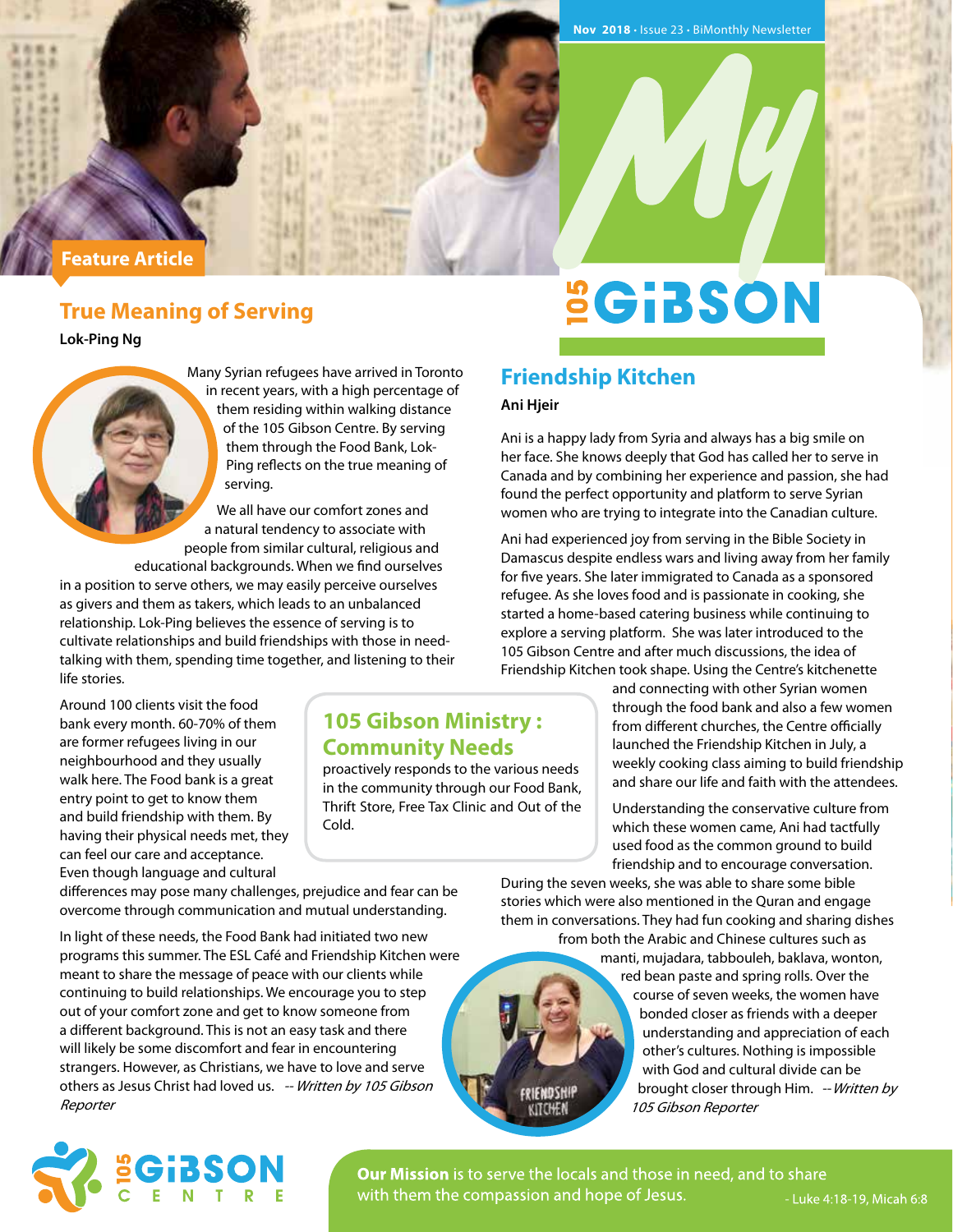### **Loving those whom we do not see**

#### **Yee Lee Hung**

Being a mom of three young boys, I often need to find ways to teach them about sharing God's love with others. Through Lok Ping, my husband and I learned about how people use the Food Bank services at 105 Gibson Centre, and we shared these stories with our children.

When our eldest son Micah turned 7 years old, we suggested to him that in lieu of gifts, we could ask his family members and friends for food donations towards the food bank. We also requested certain foods so that the clients' specific diet needs would be met. We have kept this tradition for four years now, and people have become more generous over time.

Micah has always been a responsible person. But now, he places the focus not on himself but on others; and he has learned to give than to receive. He is also setting a good example for his two younger brothers, Timothy and Jesse. Now they all have food drives, as they understand that birthdays are not all about themselves. They are more than content just having presents-free birthday parties with family and friends.

We live such a privileged life in Canada and we can easily forget about what others have gone through in their home countries. I pray that my children will be able to involve themselves in more than just the food drive stage of the entire process. Perhaps by sorting food and actually meeting food bank clients

Mation

and listening to their stories, they can better understand poverty on a global scale and even more importantly, share God's love with those whom we do not see. -- Written by 105 Gibson Reporter

## **The 105 Gibson Wellness Clinic**

aims to serve the physical, emotional, and spiritual needs of Abundant Life Institute members. The client will see a physician or nurse practitioner who will take time to listen, make assessment, communicate with their family doctor, offer prayers, refer to pastoral care, or connect to social services.

#### **105 Gibson Wellness Clinic opens on Tuesdays from 2 to 6 pm** and to schedule an appointment, please call 905-946-8787 ext.104 to leave a message and we will contact you to schedule an appointment time.

## **5th Anniversary Thanksgiving Dinner**



## **How can you help?**

**The Food Bank is always in need of oil, rice, sugar, chickpeas, diapers in various sizes and baby wipes. Donations can be dropped off at the Food Bank bin at the Centre's north entrance. We also welcome individuals or groups to organize food drives throughout the year. For more information, you can email us at fooddrive@105gibson.com**

aktime

Thanks be to God! We held our **5th Anniversary Thanksgiving Dinner** on September 23 with close to 380 guests attending. We shared stories of how each *<u>Campbell</u>* ministry has grown over the five years and Dr. Brian Stiller (Global Ambassador of Wolcom World Evangelical Alliance) shared words of encouragement and reminded us to continue serving the community. Videos shown at the dinner are available at https://105gibson.com/whats-new/105-gibson-thanksgiving-dinner-2018/